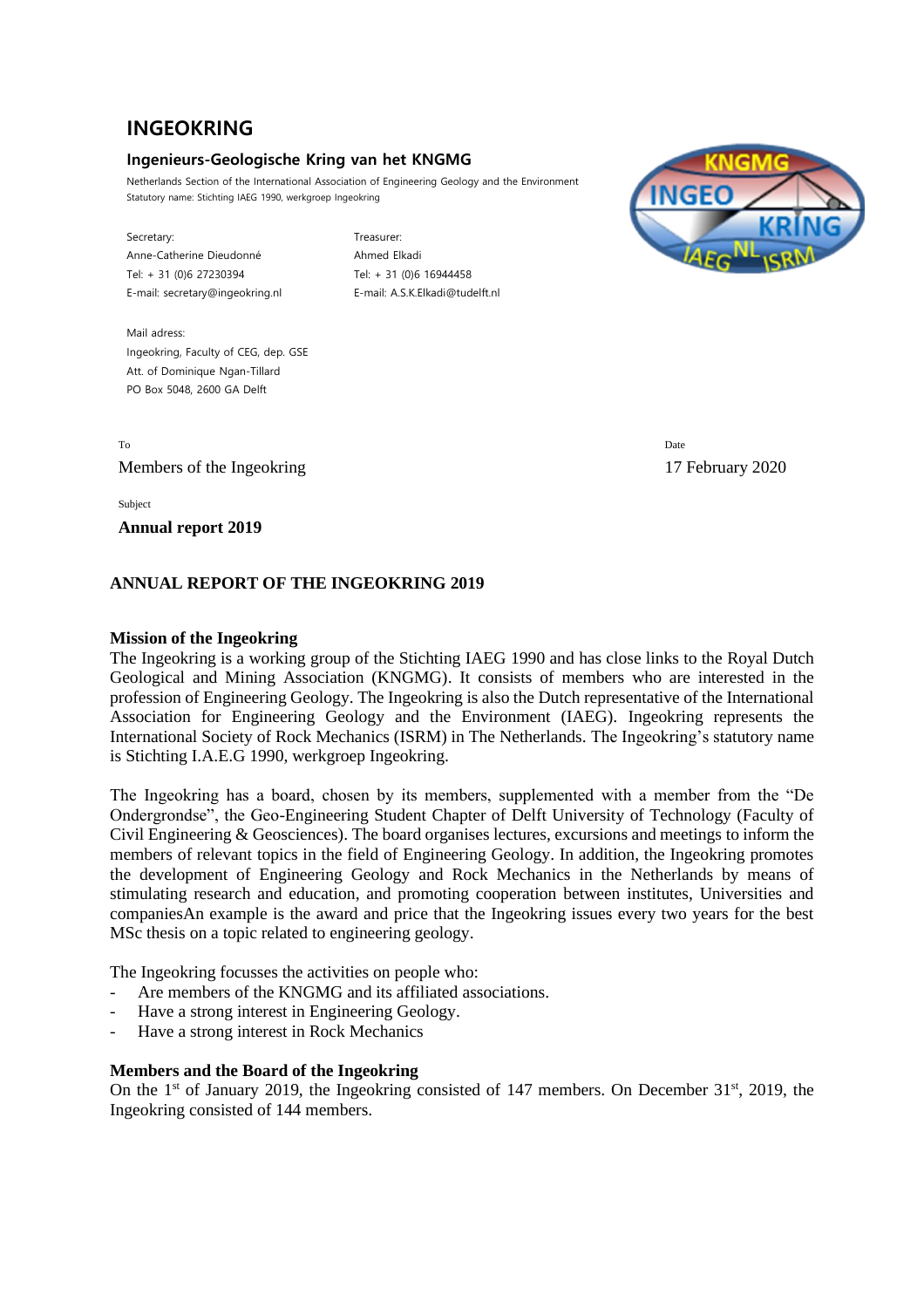|                          | At the end of 2019 the Board consisted of the following persons: |
|--------------------------|------------------------------------------------------------------|
| Siefko Slob              | chairman Stichting IAEG 1990 and Ingeokring                      |
| Anne-Catherine Dieudonné | secretary Stichting IAEG 1990 and Ingeokring                     |
| Ahmed Elkadi             | treasurer Stichting IAEG 1990 and Ingeokring                     |
| Dominique Ngan-Tillard   | board member Ingeokring - representative ISRM                    |
| John Adrichem            | board member Ingeokring, symposium committee                     |
| Marco Bolognin           | board member Ingeokring and editor Newsletter                    |
| Michiel Maurenbrecher    | board member Ingeokring                                          |
| Dianne Jacobs            | representative "De Ondergrondse" for Ingeokring                  |
| William Munsterman       | webmaster Ingeokring                                             |
| Peter Verhoef            | representative IAEG                                              |
| Robrecht Schmitz         | board member Ingeokring                                          |
|                          |                                                                  |

## **Annual Meeting**

The annual meeting was held in January 2019.

#### **Year theme**

Almost every year, the Ingeokring selects a theme around which it organizes several activities: one or two site visits, a symposium, a Newsletter, and a continuous development course. For 2019 the theme was the impact of mining.

#### **Activities**

In 2019, the Ingeokring has organized the following events:

*17 May 2019* - Excursion to the RijnlandRoute tunnel project in Leiden organised by William Munsterman from Arthe C&S. This excursion started with a presentation of the project by Anne Bäcker (Arthe C&S). In the visitor centre René Isarin (RijnlandRoute / Provincie Zuid-Holland) explained the history of the area, which goes back to Roman times. Many archeological remains from that era were found. Finally, the launch shaft of the TBM was visited. At that moment the assembly of the TBM took place and in July the tunnel was going to be bored.

*7-8 September 2019* - Ingeokring Summer Excursion to the Palatinate region (Germany). The excursion was organised by Robrecht Schmitz and the guide was dr. Sebastian Voigt. The excursion started with a visit to the quarry at Remigiusberg, followed by excursion continued to the Geoskop museum, where a private tour was provided by dr. Voigt. The following day, the excursion went to the underground Gemstone mine/museum Steinkaulenberg at Idar Oberstein.

*15 November 2019* - Annual Autumn Ingeokring symposium: Post-mining risk management in the Netherlands. Four keynote speakers focussed on risk identification and prevention activities to ensure the safety of decommissioned coal mining sites in Limburg. The speakers were Hans Roest (State Supervision of Mines), dr Johannes Klünker (IHS), Jaap Spaans (Kragten, Informatiecentrum Nazorg Steenkolenwinning) and Frank Denys (Ministry Economic Affairs and Climate Policy).

*15 November 2019* – Before the Annual Autumn Symposium there was an extraordinary general board meeting to officially announce the change of board of the Ingeokring. The new board consisting of Siefko Slob (Chairman), Anne-Catherine Dieudonné (Secretary) and Ahmed Elkadi (Treasurer) was presented. The extraordinary board meeting accepted the change of board. The previous board consisting of Robrecht Schmitz (Chairman), Milcar Vijlbrief (Secretary) and Robert Vuurens (Treasurer) was thanked for their great efforts.